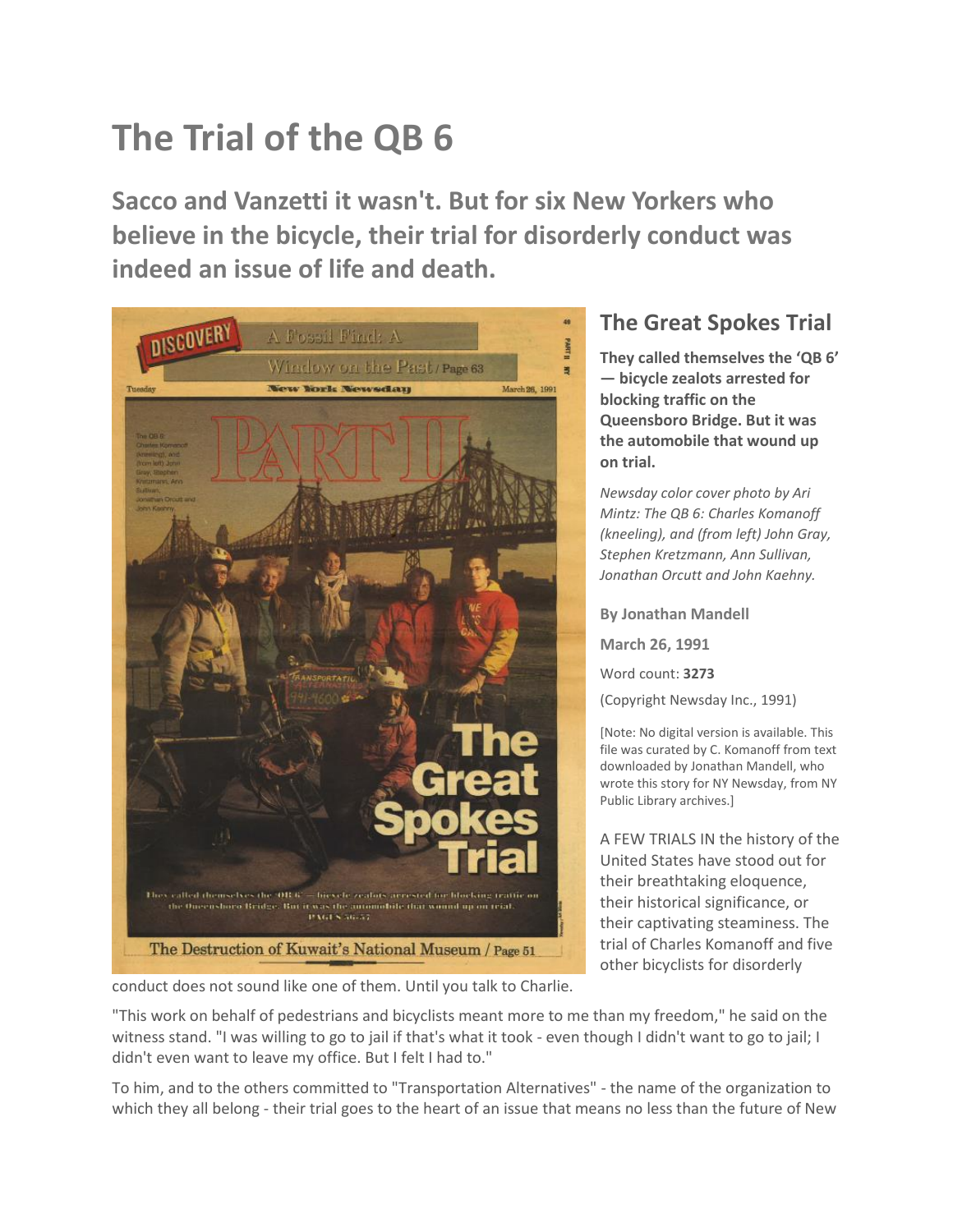York City and of the United States and for that matter the world, an issue involving the right to breathe free and be (energy) independent, an issue of life and death.

The members of T.A., Transportation Alternatives, have been fighting the automobile since 1973, representing the 75,000 New Yorkers who use bicycles for regular transportation rather than just recreation (1,300 of them are dues-paying members) in such successful battles as the Koch administration's proposed Midtown bicycle ban in 1987. The mayor quickly rescinded the ban after T.A. sponsored lawsuits and demonstrations.

"To get on a bike every day you've got to be part idealist, part dreamer," Komanoff likes to say, although he adds quickly: "It's also a very practical means of transportation."

The group that went on trial - among them a kindergarten teacher, a college student and a dancer started calling themselves "The QB 6." This is not a bus route (although Transportation Alternatives does support mass transit). The QB stands for the Queensboro Bridge. Thirteen years ago, T.A. cyclists carried a banner across an outer lane of the bridge proclaiming it a "People's Roadway," prompting the city to open it the following year as a bike lane.

But last June, the city converted the lane normally reserved for bicyclists and walkers into an additional lane for automobile traffic between 3 and 7 p.m., in order to reduce congestion caused by the closing of some of the other lanes for repairs. The QB 6 were part of a weekly demonstration on the bridge protesting the change. They were arrested in October at their 20th demonstration doing what they had done at the previous 19: blocking cars from entering the bridge's bike path.

Normally, people so accused simply sign a piece of paper admitting guilt, and that's the end of it: no fine, no jail time, no record.

But the QB 6 insisted on risking all three. They demanded their day in court.

Nobody seemed to notice John F. Kennedy Jr., son of the president, in the crowded courtroom the day in January the trial was scheduled to begin, comfortably chatting with court officers and other assistant district attorneys. Perhaps everybody was too preoccupied, and not only with their own cases. With the midnight deadline for oil-rich Iraq to get out of oil-rich Kuwait half a day away, the bicyclists carried a banner down the street to the court building which said, "Don't Be Loyal To Oil." Komanoff and his codefendants had hoped to attract a sympathetic crowd and a swirl of media coverage. But nobody seemed to notice.

If they had, they would have heard Charles Komanoff, energy consultant, promote the bicycle as . . well, not exactly an answer to all problems, but certainly a start: "We connect this very strongly to oil dependence, acid rain, global warming . . . " But if he thinks globally, Komanoff also likes acting locally: "New York is an alienating place. Bikes are a partial antidote, in that the biker is put in a milieu in which he or she relates to the sights and sounds and smells of the city."

With no crowds and no cameras outside, the defendants and about a half-dozen supporters moved into the courthouse at 346 Broadway. Some carrying the front wheels of their bicycles and wearing white helmets and Spandex bicycle attire, they hung around the hallway or tried to wait in the first-floor courtroom, which is reserved for minor violations and was packed with accused minor violators waiting for their hearings, most lasting a matter of minutes.

"Are you a bicycle defendant?" one court officer asked a helmeted man sitting on one of the crowded benches.

"A bicycle supporter."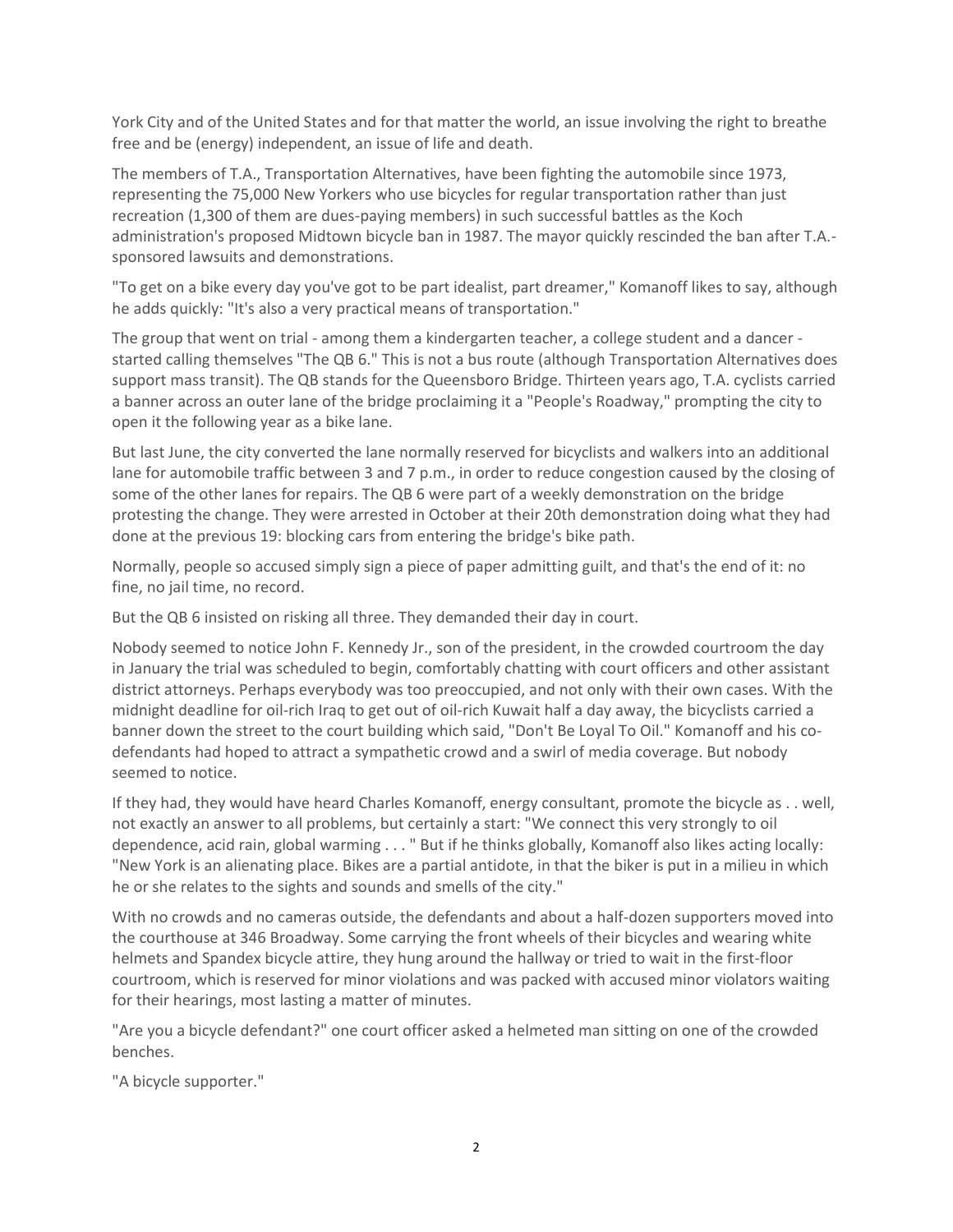"Step outside."

After waiting a few hours, the defendants were informed that their case had been postponed several weeks. The police officer who had arrested them was busy elsewhere.

"It's really disappointing," said Ronald McGuire, the QB 6 attorney. "We had about ten witnesses all lined up."



*Transportation Alternatives / Doug Goodman photo: Protesters in October (1990) block the bike lane of the Queensboro Bridge, above.*

The day the trial finally began, Feb. 5, the newspapers were filled with coverage of the war, especially the huge oil slick in the gulf. Even the city government was preoccupied - Mayor David Dinkins had returned the night before from Scud-scarred Israel.

McGuire, meanwhile, was invoking the names of Henry David Thoreau, Martin Luther King, the underground railroad, Eugene Debs, the Vietnam draft resisters and the founders of our country. All of them, he said in his opening statement, had engaged in civil disobedience. And so had the QB 6.

The judge, Laura Safer Espinoza, seemed to be suppressing a smile, very much the way Grace Van Owen would in "L.A. Law," back when Van Owen was a judge on the show a few seasons ago. Judge Safer Espinoza even somewhat resembles Susan Dey, who plays Van Owen.

Only through civil disobedience, McGuire continued, could the members of Tranportation Alternatives "act to prevent the slow, but inexorable, asphyxiation of New Yorkers through air pollution . . . " McGuire, who in his youth had engaged in civil disobedience for civil rights, for open admissions at City College and against the Vietnam War, was now working without a fee for the militant bicyclists.

After McGuire's opening statement came John Gray's. He read from a stack of yellow index cards in the same kindly, sincere, slow and deliberate manner Mr. Rogers might explain brotherhood. Gray was not the prosecutor. He was one of the defendants.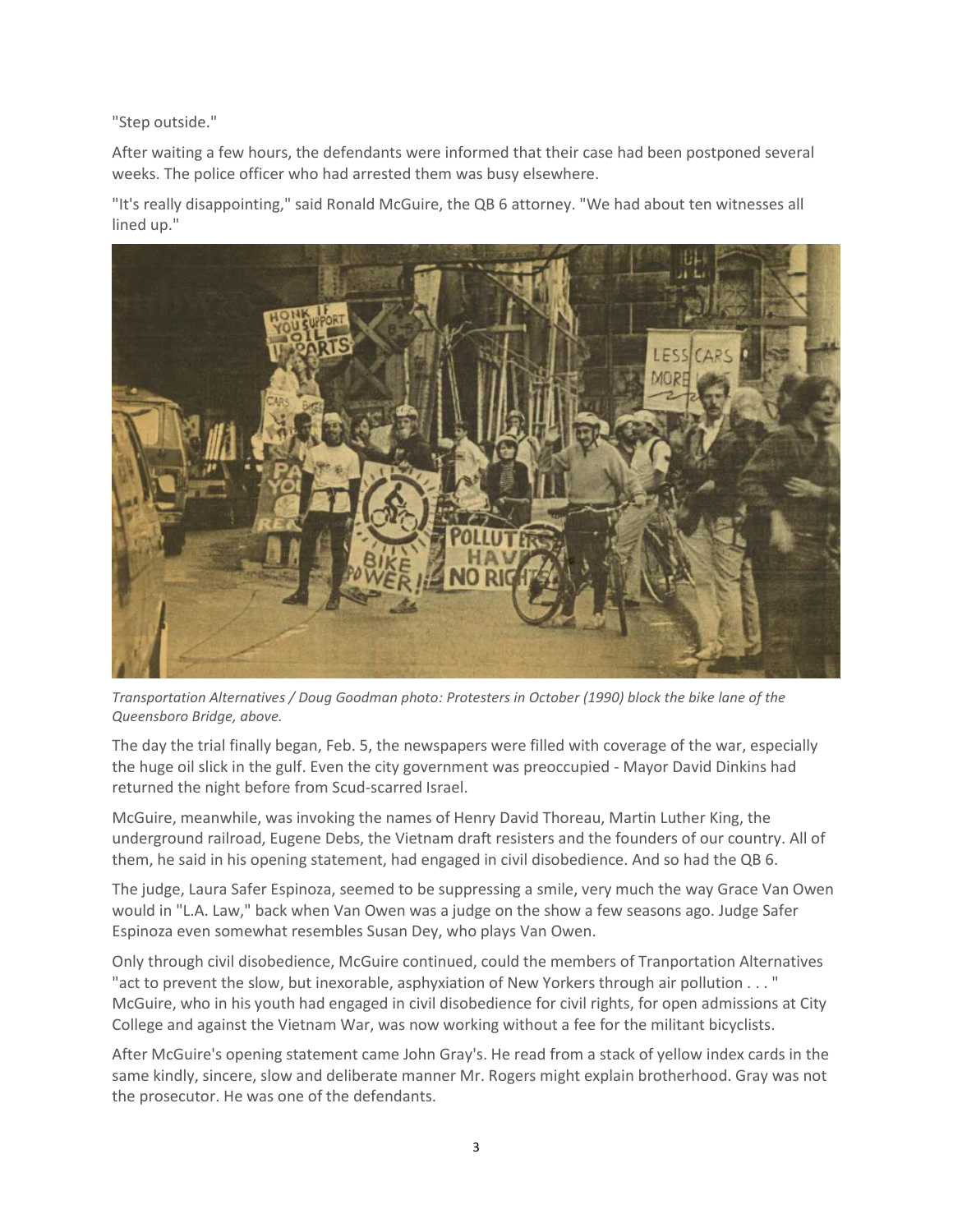A native of a small Southern town, Gray came to New York less than two years ago and was now a kindergarten teacher. "I take peace from the idea," he said, "that using a bike is consistent with my concern for the young children I teach."

"I love knowing that my bike is a compact, quiet, nonpolluting, human-powered vehicle," said Ann Sullivan, the dancer, the only woman in the QB6, in her opening statement. Sullivan explained that she had first come to the city 10 years ago. "Somebody stole my bike when I first came here. I had to save up to get another one. . .

"In a city where the bridges are crumbling because of overuse and lack of maintenance, where I see a haze of pollution hanging in the air nearly every day as I ride over the Brooklyn Bridge, where motorized vehicles clog the streets and kill pedestrians almost every day, I think we have to allow people to walk and bike. In fact, we should be encouraging biking and walking."

After Sullivan's opening statement came John Kaehny's. "I'm here because I care about New York City." Kaehny, a student in political science at Hunter College, had cuts and bruises under his eye and on his chin, and his right hand was in a cast. "It's totally unrelated to any of this," he said later, somewhat defensively, although his injuries were in fact the result of a bicycle accident on the bridge.



*C.T. Wemple photo: Police arrest John Kaehny, above, a student in political science at Hunter College and one of the `QB 6' defendants.*

Finally, before the court could hear from the final two defendants, Jonathan Orcutt and Stephen Kretzmann, the prosecutor objected. How many opening statements could one side make?

The prosecutor himself made no opening statement, and the calling of witnesses for the defense proceeded, mostly bicyclists, including the defendants. Eleven witnesses were called in all, two full days' worth of testimony. An amazing amount of it was about the adequacy or inadequacy of the shuttle van that the Department of Transportation provides bicyclists weekday afternoons to travel across the bridge.

This was not shaping up as everybody's idea of a great trial. The court reporter looked in pain, or perhaps just painfully bored, and frequently asked witnesses to repeat what they said.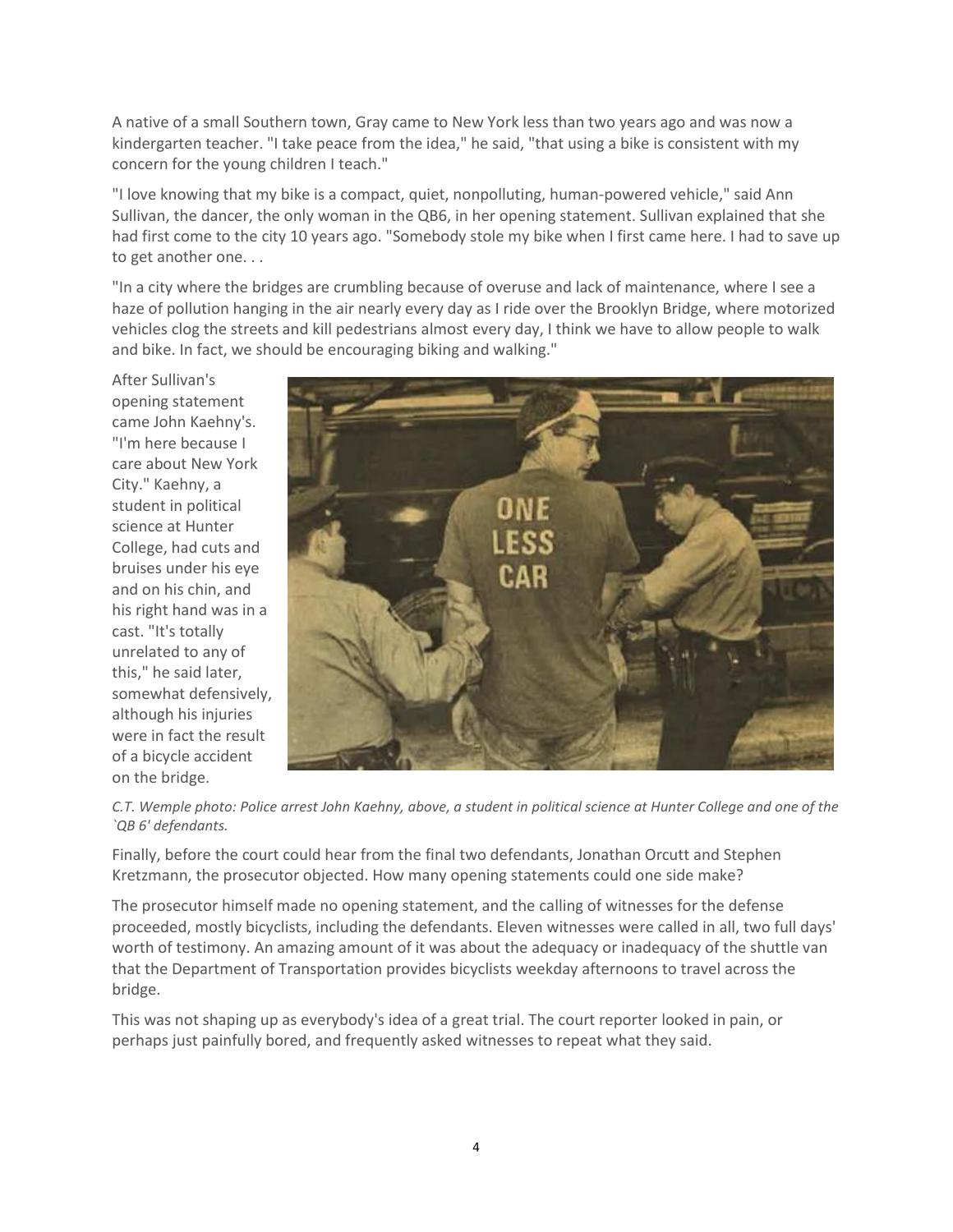The defense attorney had a cold, and the defendants themselves occasionally followed up his questioning of a witness with questions of their own, sometimes several jumping up one after the other, beginning their questions quite professionally: "Would you not say that. . ."

The prosecutor looked like a very serious 16-year-old, and frequently erupted with "Objection!" without explaining to what he was objecting.

The judge would give him a semi-baffled, semi-incredulous Grace Van Owen look, and then say, "Overruled." The prosecutor would look in fury at the woman sitting next to him, who apparently had urged him to object.

The prosecutor's name, according to court records, was Linn Davis; he himself refused to talk to the press, on order of the Manhattan District Attorney's office, which, when contacted, couldn't figure out who he was; his name was not on their list of assistant district attorneys. The spokesman called later with an explanation: Davis is a third-year law school student, prosecuting under supervision of assistant district attorney Ruth Sussman as part of a regular program.

OK, so this wasn't necessarily Clarence Darrow versus William Jennings Bryan.

Nevertheless, the case rested on what lawyers might consider an interesting legal argument. The defendants admitted that they did what they were accused of, but they said it was justified. The justification defense, otherwise known as the necessity defense, holds, as it is written in New York State law, that "an act which would otherwise constitute a criminal offense is justifiable and not criminal when . . . such act is necessary as an emergency measure to prevent an imminent public or private injury which is about to occur . . ."

This was a brave argument: The requirements to demonstrate such a necessity are stringent, and no necessity defense for a demonstration or an act of civil disobedience had ever succeeded in any court in New York State.

The defendants were arguing that their actions were necessary to prevent three examples of "grave imminent harm" - to bicyclists and pedestrians who were on the roadway at the time the police demanded that the protesters start letting automobile traffic on the lane; to all New Yorkers because of automobile-caused air pollution; to the U.S. Constitution because of the denial of the fundamental right to travel freely.

IT WAS THE question of pollution to which the defense devoted much time and passion.

Dr. Steven Markowitz, deputy director for environmental and occupational medicine at Mount Sinai, testified to the effects on the health of various toxics in the air, pollutants that cause cancer, chronic lung disease, heart disease. "Auto exhaust is the primary cause of all these pollutants," he testified.

Based on personal experience, the prosecutor asked the doctor on cross examination, has anyone died because a lane has been opened to car traffic from 3 p.m. to 7 p.m. on weekdays?

Every increment makes a difference, the physician replied.

Ross Sandler, former commissioner of the Department of Transportation, was next to testify; the defense had subpoenaed him. Sandler said that the city has failed to reduce vehicular traffic and thus air pollution, for 20 years violating the air quality standard of the Clean Air Act Congress passed in 1970. The city had contemplated many innovative policies to comply with a federal deadline of 1987, including car pooling, restricting access to Manhattan, increasing "transit ways," special lanes for buses and bicycles.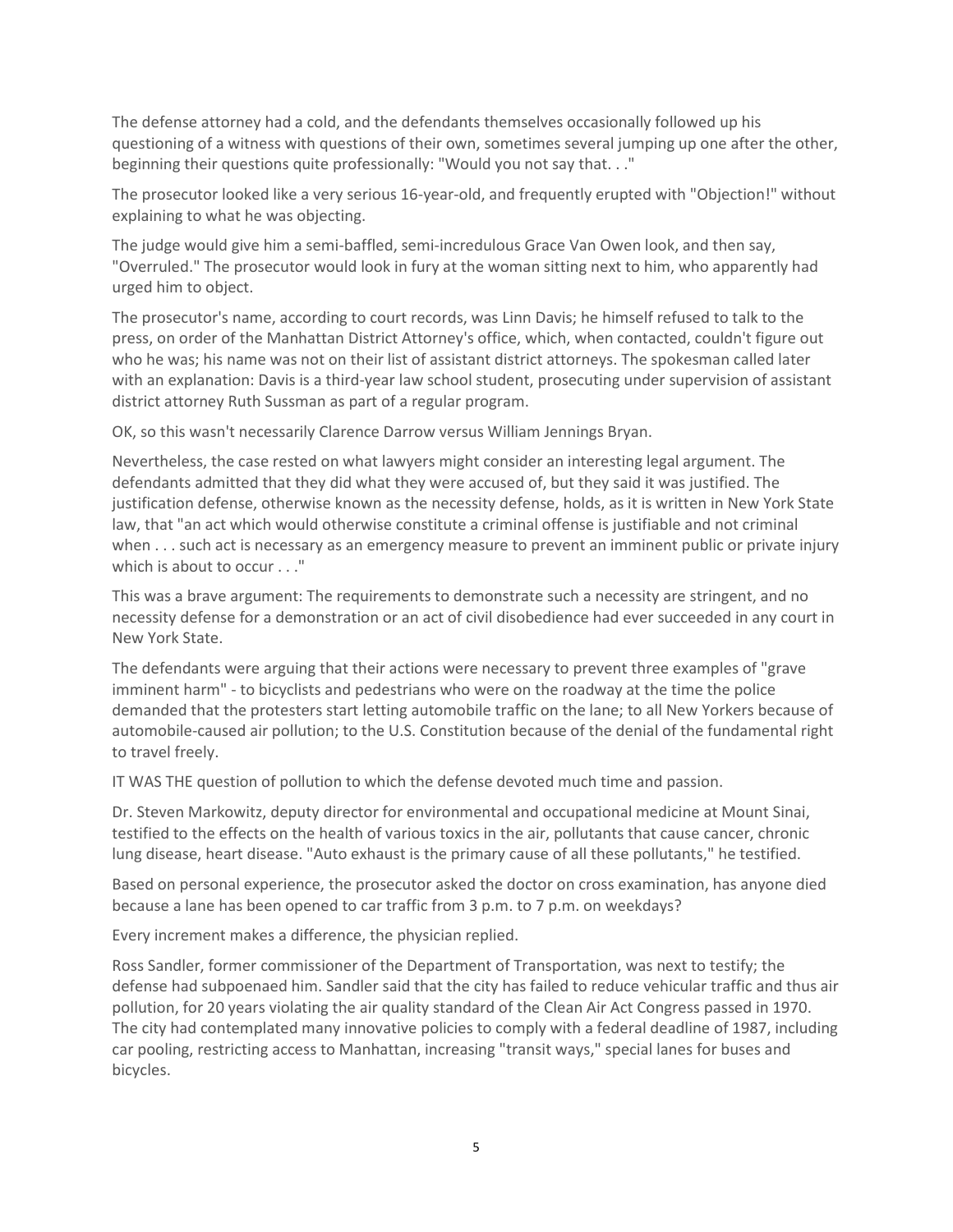But, Sandler testified, "A very powerful coalition of unions and business leaders were opposed to any kind of restrictions." There was also "very little editorial support."

Congress extended the deadline at least a decade. "Without legal compunction," Sandler said, "the city was not able to go forward on any of the policies." Meanwhile, the average speed in the city is the same as it was 100 years ago, before the automobile - 9 mph on the avenues, 6 mph on the side streets, Sandler said. This is true even though the sidewalks have been made narrower in order to widen the streets, the streets have been paved, and many highways and roadways have been added. The more room made for automobiles, Sandler testified, the more automobiles there have been. In fact, there are more than twice as many motor vehicles going into Manhattan every day as there were 20 years ago when the Clean Air Act became law.

At the same time, there is little in the way of alternatives - only three bridges across the East River below 125th Street are accessible to bicycles. That includes the Queensboro Bridge.

The final witness for the defense was Charles Komanoff himself, who, for the record, established his credentials: an honors graduate from Harvard with a degree in applied mathematics and economics; now an economist who, as president of his own energy consulting business, has advised Fortune 500 companies and the United States Congress on energy-related issues; and an unpaid volunteer for at least 30 hours a week with Transportation Alternatives who serves as an expert witness at countless governmental hearings.

The city's Department of Transportation itself, he testified, has officially acknowledged the important role bicycles could play in reducing traffic congestion and air pollution.

"Automobiles are the least efficient way of moving people," Komanoff testified. "The average U.S. car gets 20 miles per gallon. In New York City, with so many stops and gos, the average car gets about 15 passenger miles per gallon. Public transportation provides from 50 to 100 passenger-miles per gallon. Bicycling provides about 2,000 passenger-miles per gallon." (Asked later why bicycling would require any gallons at all, Komanoff explained the "fuel" for bicycling is the number of calories of food that the bicyclist needs for energy. "It's more a metaphorical point," he finally admitted.)

A survey conducted of Midtown office workers by the Department of Transportation, Komanoff testified, found that 28 percent of those responding said they would bicycle to work if it were made more convenient, with safe bicycle lanes, parking space for bicycles, shower facilities at the workplace. Of those who lived within 10 miles from their work, 49 percent said they would commute by bicycle under those conditions. But the city, Komanoff charged in his testimony, was doing very little to create the simple conveniences that would encourage more bicycle commuting.

"The United States is dependent upon imports of petroleum for a considerable percentage of our use. We import about 40 to 45 percent. By coincidence or not by coincidence, about 40 to 45 percent of the petroleum in this country is used by automobiles. We are the largest importers of oil in the world. Our foreign policy is affected by this oil dependency, which is really automobile dependency."

On the day of the verdict earlier this month, the war was over, most of the oil wells in Kuwait were still ablaze, and Ann Sullivan was in the lobby of the Criminal Court building at 100 Centre St. fighting with a court officer.

"There's no sign saying `No Bicycle Wheels,' " she said angrily.

"There's no sign saying `No Guns' either," he said, bored.

"Ann," Ron McGuire muttered into her ear, "let's just go to court."